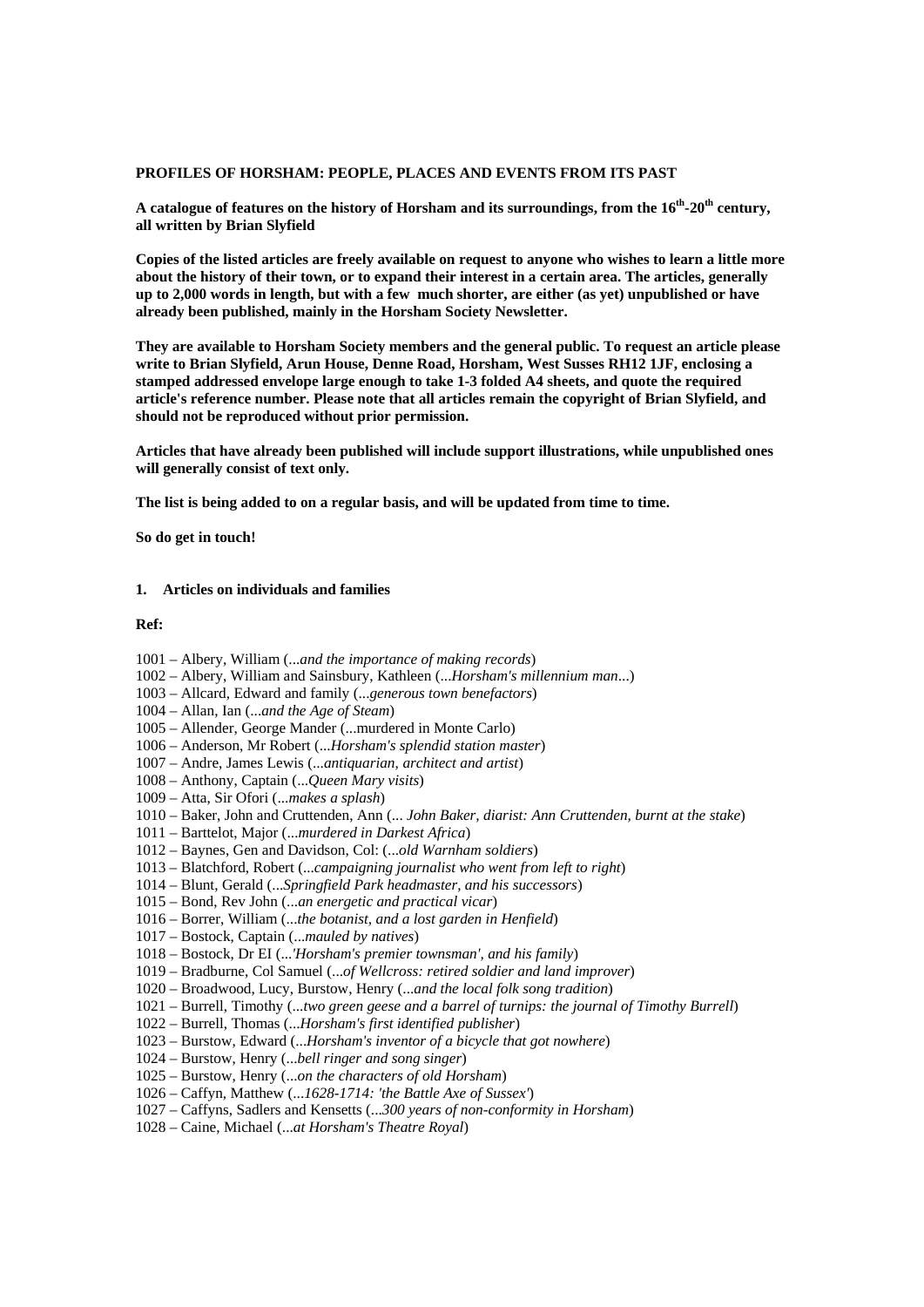1029 – Campbell, Neil (...*his terrible parachute accident in Horsham*)

- 1030 Carley, Gaius (...*Sussex blacksmith of the old school*)
- 1031 Carpenter, Samuel (...*and the naming of Horsham Pennsylvania*)
- 1032 Cattley, Wildman ( ...*v Jury Cramp, 'a Pharisaical rabid tee-totaller*)
- 1033 Charman, John (...*a Horsham man on the Titanic*)
- 1034 Cobham, Sir Alan (...*at Horsham's National Aviation Day*)
- 1035 Comber, Thomas (...*Old Collyerian and vice chancellor of Cambridge*)
- 1036 Coote, John (...*of Horsham: an early magazine publisher*)
- 1037 Copnall, EW (...*photographer of nawabs, rajahs, even British royalty*)
- 1038 Copnall, John (...*1928-2007*)
- 1039 Cotton, Reynell (...*'s cricket song*)
- 1040 Cramp, Jury (...*the temperance movement and a new Horsham hotel*)
- 1041 Cramp, Jury (see Cattley above)
- 1042 Daniel, Canon Evan (...*an educator, much loved locally*)
- 1043 Dodridge, Sir John (...*scholar, MP for Horsham and sleeping judge*)
- 1044 Drummond, Capt George (...*his horse trough*)
- 1045 Dudley, Howard (...*the precocious talent of Howard Dudley*)
- 1046 Elliott, Canon (...*from local boy to King's Chaplain*)
- 1047 Erskine, Lord (...*built Buchan Hill*)
- 1048 Evans, Col John 'Bashi'
- 1049 Evers, Samuel (...*from India, through Arabia to Horsham and an early death*)
- 1050 Evershed, Jane (...*a Southwater centenarian remembered*)
- 1051 Fountain, Hoppy (...*worked here*)
- 1052 Garnet, Thomas (...*Old Collyerian, martyr and saint*)
- 1053 Genn, Leo (... *Hollywood star in Barns Green panto*)
- 1054 Godman, Capt (... *Captain Godman's book of rules*)
- 1055 Godman, Captain Richard Temple (...*and the Charge of the Heavy Brigade*)
- 1056 Godman, Frederick Ducane (...*of South Lodge*)
- 1057 Godman, Percy Sanden
- 1058 Gregson, Molly MFH
- 1059 Grist, Mr (*Mr Grist and his mills*)
- 1060 Hamilton, Sir William Stirling (...*the vicar, and a little local difficulty*)
- 1061 Harben, Sir Henry (...*cricket fanatic and Horsham's man from the Pru*)
- 1062 Harvey, Rev EDL (...*squire of Beedingwood*)
- 1063 Hemingway, Ernest (... *the Hemingway auction at Warnham*)
- 1064 Henderson, Abbey and Cayzer families (...*of Sedgwick Park*)
- 1065 Henderson, Sir Nevile (...*from Sedgwick Park to St Petersburg*)
- 1066 Hewett, Sir Prescott (...*leaves Chestnut Lodge*)
- 1067 Hodgson, Canon John Fisher (...*'the old vicar'*)
- 1068 Holles, Denzil Lord (...*Baron of Ifield in Sussex*)
- 1069 Hornung family (...*Raffles in Partridge Green, and the Hornungs of Compton's Lea...)*
- 1070 Horsfield (...*The History, Antiquities and Topography of the County of Sussex*)
- 1071 Howard, John (...*new Horsham gaol 'a credit' says penal reformer John Howard*)
- 1072 Hurst, Sir Cecil (...*international judge and Horsham Society president*)
- 1073 Hurst, Robert Henry (...*the funeral of Horsham's 'grand old man'*)
- 1074 Hutchinson, Rev Thomas (...*from Greek to Latin to a best seller*)
- 1075 Hutton, Gen Sir Edward (...*from Zulu War to Field Place)*
- 1076 Innes and Cayzer families (...*Roffey Park, home to the Innes and Cayzer families*)
- 1077 Innes, Hammond (...*his story started in the Causeway*)
- 1078 Isham, Sir Charles (..*.g*a*rden gnome pioneer*)
- 1079 Jekyll, Gertrude (...*'s lost flower beds)*
- 1080 Jenkinson, Sir Hilary (...*famous scholar, but unknown locally*)
- 1081 Keatinge, Gen Richard Harte (...*Horsham's VC*)
- 1082 Kittle, Lt Ernest (...*a very late casualty of the Great War*)
- 1083 Latilla, Herbert (...*Marland's millionaire philanthropist*)
- 1084 Launder, John (...*burnt to death at Steyning in 1555*)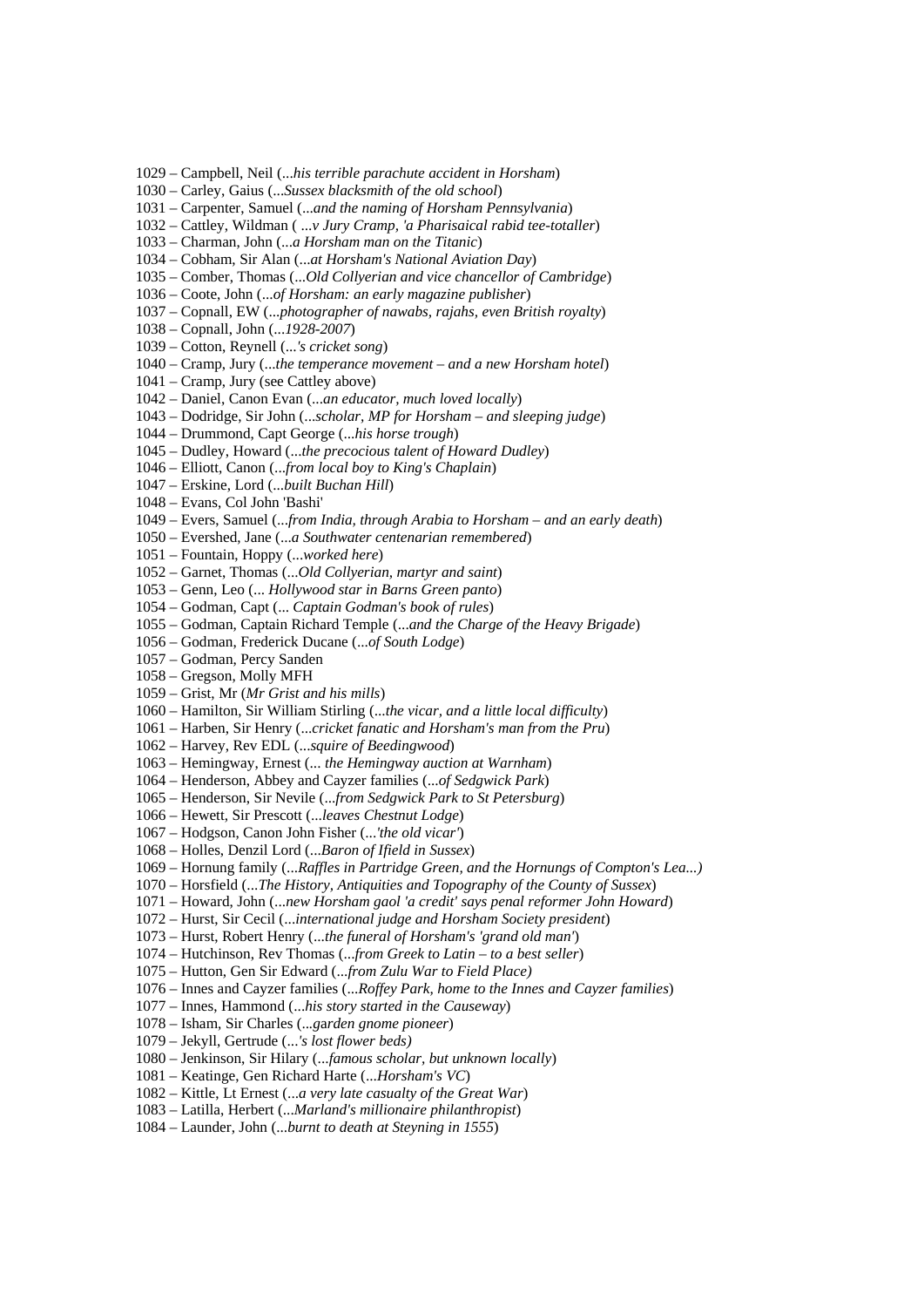1090 – Livesey, Sir Michael (...*his troops kill three in Horsham*) 1091 – Lovegrove, Ada and Hurst, Dorothea (...*forgotten poetry, lost birds*) 1092 – Lucas, Charles Thomas (...*of Warnham Court*) 1093 – Lyon family (...*the Lyons of Harwood House*) 1094 – MacLeod of MacLeod (...*Horsham's highland chieftain*) 1095 – Malloch Brown, Lord (...*of St Leonard's Forest*) 1096 – Medwin, Thomas (...*pioneer of the literary exposee*) 1097 – Meyerheim, Robert (...*a German artist in Wimblehurst Road*) 1098 – Millais, John Guille (...*and his 3,000 dead birds*) 1099 – Mitchells' ( ...*coaches*) 1100 – Nanney-Wynn, Col Edward (...*of Maesyneuadd, Llanfendigaid – and Farthings Hill*) 1101 – Oddie, Arthur Campbell (...*the man who brought county cricket to Horsham*) 1102 – Oliver, Thomas (...*of Tanbridge: Victorian railwayman par excellence*) 1103 – Oliver, Thomas (...*revised*) 1104 – Osborn(e), Peter and George (...*of Chicksands: both Horsham MPs – briefly*) 1105 – Ottley, Rev Henry Bickersteth (...*a short term incumbent*) 1106 – Palmerston, Lord (...*a future prime minister who lost out in Horsham*) 1107 – Parry Jones, Sir Love and family (...*the life and times of a father and son*) 1108 – Pell, Dr John (...*scholar of great repute, and a Collyer's master – briefly*) 1109 – Pelling, Nellie (...*amateur detective*) 1110 - Phillips, James (...*a Horsham printer who nearly got out of his depth*) 1111 – Piers, Sir Eustace Fitzmaurice (...*women's libber with a splendid name*) 1112 – Pigrome, Miss (...*Miss Pigrome's awfully big adventure*) 1113 – Priestley, Sir William (...*of Westbrook Hall: an obstetrics pioneer*) 1114 – Richardsons (...*of East Street*) 1115 – Rivaz, Richard Charles DFC (...*Collyer's master, author and war hero*) 1116 – Robinson, Dr Charles John (...*'a great antiquarian'*) 1117 – Rodocanachi, Colonel (...*and his North Street stables*) 1118 – Rose, Hugh James (...*academic, theologian and vicar of Horsham*) 1119 – Russell, Mr Watts (...*entertains Rusper*) 1120 – Saillard, Philip (...*wealthy ostrich feather merchant, rebuilt Buchan Hill*) 1121 – St John, Major Edward Francis (...*of Slinfold Lodge*) 1122 – Scrase-Dickins, Captain (*.*..*to the rescue*) 1123 – Shelley, Sir Bysshe (...*old Sir Bysshe at Arun House*)

1085 – Lawrence family (...*Chart and Lawrence and the great West Street fire*)

1087 – Lintot, Henry and Ockley, Ann (... *the generous to the needy*)

1086 – Lintot, Bernard (...*and the Art of Gardening*)

1088 – Lintott (...*so many artists, all named Lintott*) 1089 – Lintott, Henry Chamen (...*an artist cut short*)

- 1124 Shelley, Percy Bysshe (...*Shelley with Byron in Venice*)
- 1125 Shelley, Percy Bysshe (...*Poetical Essay: a major Shelley discovery*)
- 1126 Shiel, MP (... *from New Road, Southwater aka King Felipe I of Redonda*)
- 1127 Shrewsbury and Mills (...*some Old Collyerian tales*)
- 1128 Shrubb, Alfie (...*Horsham's sporting superstar*)
- 1129 Simpson, Rev Henry Winckworth (...*a prisoner in his own church*)
- 1130 Slipper, Mr Shipley (...*painless dentistry*)
- 1131 Slyfield, Archibald (...*Horsham's town clerk 1919-1948*)
- 1132 Smith-Dorrien, Gen Sir Horace (...*at South Lodge*)
- 1133 Smythe, Frank (...*author and mountaineer, lived at Colgate*)
- 1134 Sparrow, Dr Geoffrey (...*'no ordinary person'*)
- 1135 Steere, Mr Lee (...*of Jayes Park: founder of the Crawley and Horsham Hunt*)
- 1136 Stone, Benjamin (...*the story of*)
- 1137 Styles GC, George (...*an Old Collyerian remembered*)
- 1138 Synnott, Rev Edward Fitzgerald (... *five years' hell in a country parish*)
- 1139 Wallis, Henry Boyd (...*of Graylands: an old Africa hand*)
- 1140 Wells, James (...*baker: a very odd fellow*)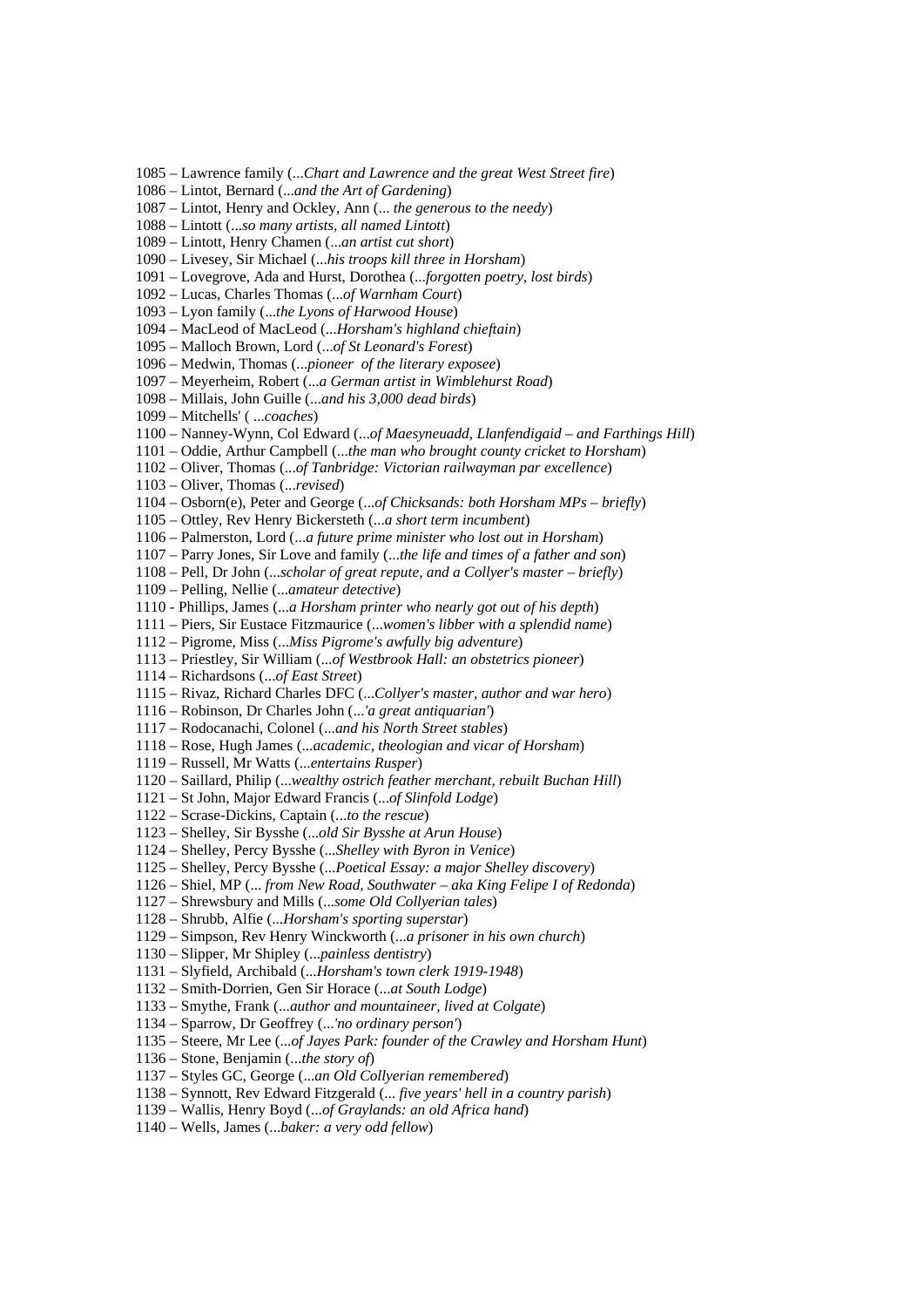- 1141 White, Drummer (... *the sad story of Drummer White*)
- 1142 Whitshed, Adm Sir James (...*of Holbrook Park: master and commander*)
- 1143 Winbolt, Samuel Edward (...*at least 60 publications to his name*)
- 1144 Winterton, Earl (...*46 years our MP*)
- 1145 Zambeccari, Count (...*the day Count Zambeccari dropped in*)

#### **2. Articles on criminals and trials**

# **Ref:**

- 2001 Aged toper, and other sad tales
- 2002 Bignall, Robert (...*the touch of a dead man's hand*)
- 2003 Bingham, Curate (...*arson and anonymous letters: the curious case of Curate Bingham*)
- 2004 Bloodhounds (...*bring on the bloodhounds*)
- 2005 Courtroom (...*toffs v. hoi polloi in an Edwardian courtroom*)
- 2006 Cullen, Donellan and Shee (...*Irish soldiers hanged together at Horsham*)
- 2007 Debtors (...*a debtor's lot was not a happy one*)
- 2008 Dumb Man (...*the Dumb Man was pressed to death in Horsham gaol*)
- 2009 Elizabethan justice on the Home Circuit
- 2010 Follow the trail
- 2011 Galley and Chater (...'*the unparalleled murders of Galley and Chater'*)
- 2012 Goodsell, William (...*a young arsonist hanged in Horsham*)
- 2013 Holloway, William (...*'the ferocious murderer, and a Horsham broadside*)
- 2014 Law and disorder (...*local style*)
- 2015 Leney, Daniel (...*young and innocent but hanged in Horsham*)
- 2016 Less serious bigamy
- 2017 Pledge and Whale (...'*two perfidious, traiterous, malicious devilish women'*)
- 2018 Rabbit Women (...*watch out: Rabbit Women about*)
- 2019 Rabbit Women (...*update: Rabbit Women in Horsham*)
- 2020 Sensational 18th century Irish trial
- 2020 Stolen swedes
- 2021 Tobacco ring (*Horsham's teenage tobacco ring*)
- 2022 Tricycle thieves in Partridge Green
- 2023 Upperton, Jack (...*mail robber, was hanged in chains*)
- 2024 Victorian Horsham (...*before the bench in Victorian Horsham*)

## **3. Articles on places, events, activities etc**

## **Ref:**

- 3001 Anyone for stoolball?
- 3002 Bandstand (...*a bandstand in the Carfax?...capital notion*)
- 3003 Beautiful teeth (...for a pleasing appearance)
- 3004 Beehive Inn (...*and a problem next door*)
- 3005 Black Death (...*the Black Death's long, remorseless journey to Horsham*)
- 3006 Black spot
- 3007 Bonfire night (...*1877*)
- 3008 Botched Carfax improvements
- 3009 Broadbridge Heath (...*Village Improvement Society*)
- 3010 Broadside (...*a Horsham broadside, and the trade in dead bodies*)
- 3011 Carnival time
- 3012 Cemetery (...*Denne Road cemetery: Horsham's best kept secret*)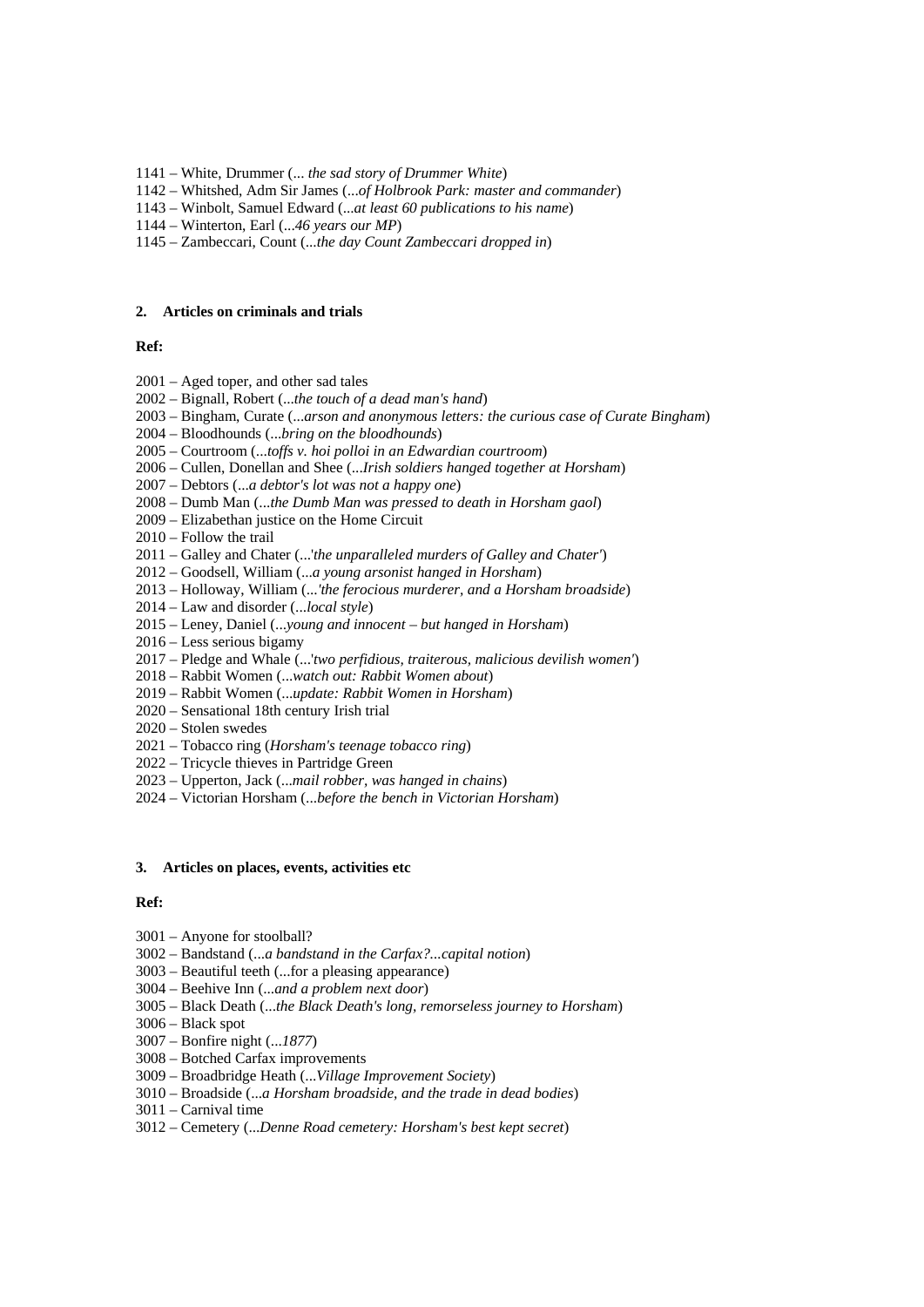- 3013 Cemetery (...*Harry and Susan Lindfield*)
- 3014 Chapbook (...*God's judgment against false swearing: a rare Horsham chapbook*)
- 3015 Christmas 1896 with Mr Page
- 3016 Christmas at St Mary's
- 3017 Christmas (...*in Horsham 100 years ago*)
- 3018 Church bazaar (...*the grand church bazaar of 1885*)
- 3019 Church clock and standard time
- 3020 Cinema (...*what's on at the cinema?...we're spoiled for choice*)
- 3021 Circus (...*here comes the circus*)
- 3022 Collyer's (...*at Collyer's in 1924*)
- 3023 Competitive reading
- 3024 Coolhurst annual outing
- 3025 Collyer's Museum in 1924
- 3026 Collyer's School inauguration day
- 3027 Coronation (...*Horsham's Big Day: the 1937 Coronation celebrations*)
- 3028 Cricket Week (...*Percy Fender at Horsham Cricket Week 1913*)
- 3029 Death toll (...*huge death toll...ten killed...many injured*)
- 3030 Denne Road Gospel Hall
- 3031 Empty skies (...*over Horsham*)
- 3032 Examination time
- 3033 Excursionists visit Horsham
- 3034 Fancy dress (...*do come to our fancy dress party*)
- 3035 Fete champetre (...*in Horsham Park*)
- 3036 Fire brigade (...*'can there be a nobler work?*')
- 3037 Fire brigade slackers
- 3038 Foot and mouth (...*in Southwater, but back in 1866*)
- 3039 Germans (...*when the Germans captured Horsham*)
- 3040 Goat trouble (...*at the Green Dragon*)
- 3041 Head gardeners (...*Horsham's head gardeners fight it out*)
- 3042 Heath (...*'a poore man child, found dead on the Heath'*)
- 3043 Heron's Ghyll (...*a school for the daughters of gentlemen only*)
- 3044 Horace Street benefactor
- 3045 Horsham Amateur Musical Society
- 3046 Horsham and Crawley (...*early days with the Horsham and Crawley*)
- 3047 Horsham Industrial Society
- 3048 Horsham, Itchingfield, Slinfold (...*tales from an 1890 parish magazine*)
- 3049 Horsham July Fair
- 3050 Horsham Museum finds a new home
- 3051 Horsham over 100 years ago (.*..all in the local paper*)
- 3052 Horsham Sanitary Steam Laundry
- 3053 Horsham's brand new station
- 3054 Horsham's first parish magazine
- 3055 Horsham's new fire appliance
- 3056 HUDC meets for the first time
- 3057 Incineration (...*we've been there before*)
- 3058 *Israel in Egypt*
- 3059 Keeping to the old ways
- 3060 Library (...*a fragment of an old Horsham library, and others*)
- 3061 Lintot books (...*first division Lintot books*)
- 3062 Local otters (...*once persecuted, now protected*)
- 3063 Lower Beeding (...*grand mansion to farm cottage: memories from a parish magazine*)
- 3064 Manor House (...*a prep school for over half a century*)
- 3065 Minnihaha Amateur Minstrels (...*help out with St Mark's*)
- 3066 Motor car seen in Horsham
- 3067 Mr Amerigo (...*and his remarkable jazz ensemble*)
- 3068 Mrs Alec Tweedie on cycling for women